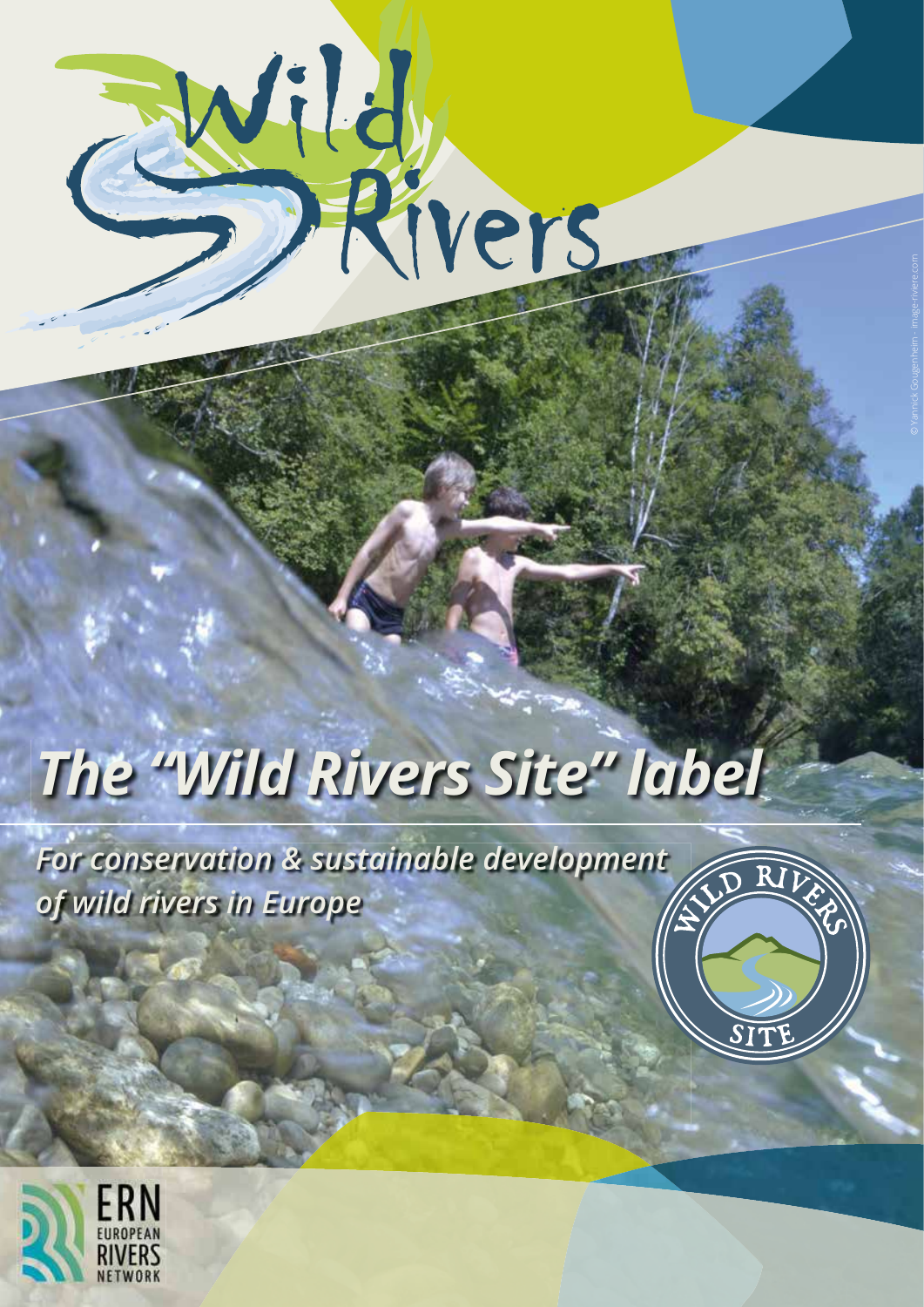#### *The "Wild Rivers" programme : preserving the remaining gems in Europe's natural landscape*

Rivers and streams that have remained untouched and escaped any major changes to their natural shape (flood barriers, embankments, and others modification…) and maintain crystal clear water are extremely rare in France and Europe. They should all be protected. However, the current regulations, mainly those stemming from the European Water Framework Directive, are not sufficient.

To counter the threats to wild rivers, notably from unsustainable hydroelectric power projects, a group was formed in 2008 at the initiative of the WWF and ERN France to launch the Wild Rivers program.

Between 2011 and 2013 an evaluation grid including 9 fields and 47 socialecological criteria, were prepared by a technical committee composed of experts and scientists working in various institutions and regions.

It also considers the commitment and good governance of local actors.



#### *An innovative tool for "Wild Rivers", supported by local stakeholders*



The label will provide the regions that acquire it with the means to proptect and develop their natural sites, while enhancing their image among various stakeholders

The label is awarded on condition that the river passes the Wild River evaluation grid and that a conservation action plan is established over a period of time.

The label is not bound by any legal document . It is a reflection of the desire of local authorities to promote the exemplary work carried out to effectively protect their remarkable river.

The label creates a dynamic between local actors: politicians, residents, farmers and fishermen come together in order to contribute to the development and promotion of the local "river capital".

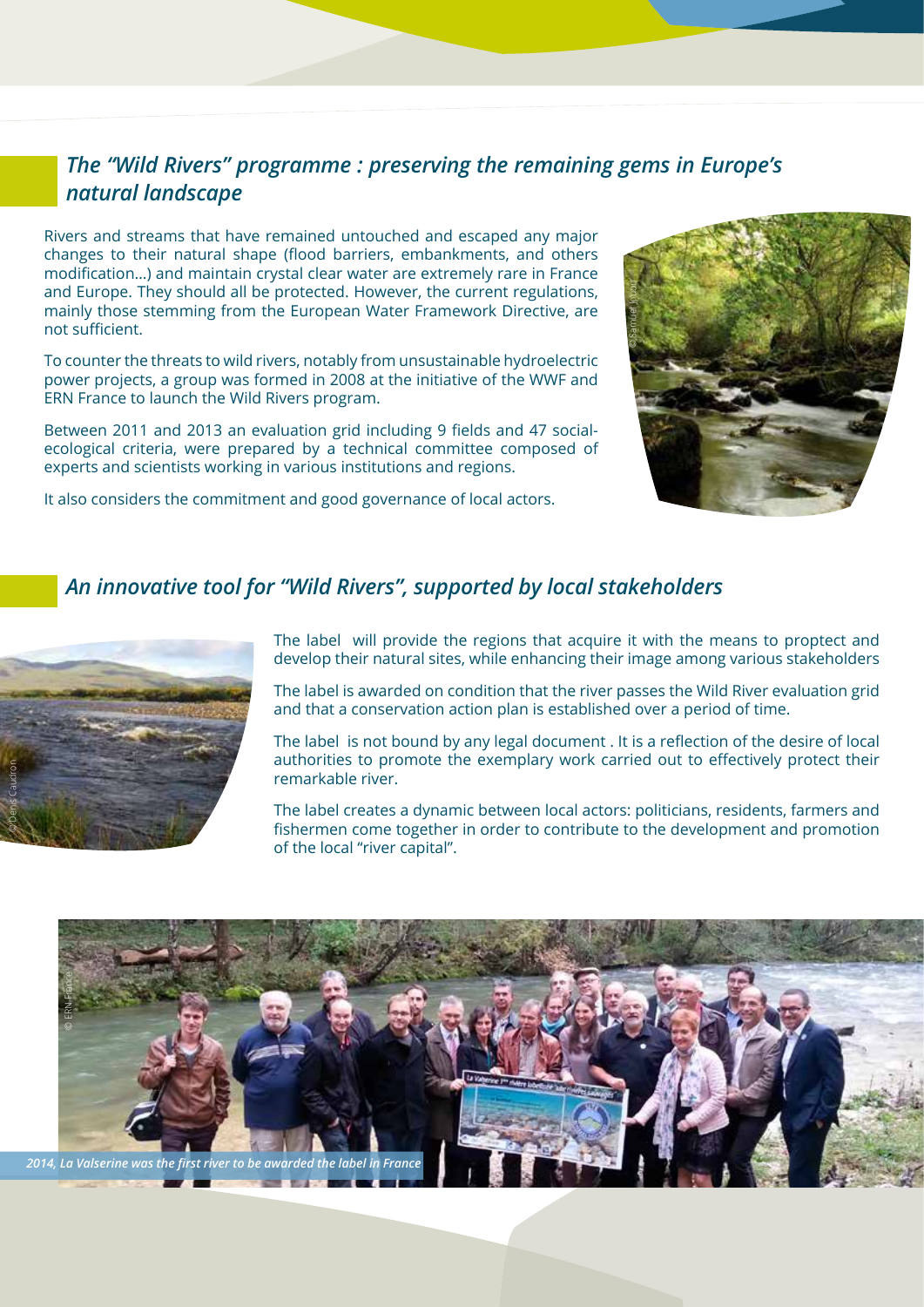#### *Developing a network of labeled Wild Rivers, in France and Europe*



Created in France in 2016, the aim of the network is to connect all the stakeholders involved in these remarkable regions, to make them exchange their knowledge and experience and form a strong influential group.

Over the two years 2017 and 2018, ERN will be working on new rivers with regional partners to adapt the label to the European scale. The selected test sites are the Soča in Slovenia, the Chamuera in Switzerland, the Ammer in Germany, the Lech in Austria, the Owenduff in Ireland and perhaps some others in Spain, Italy, the Balkans...